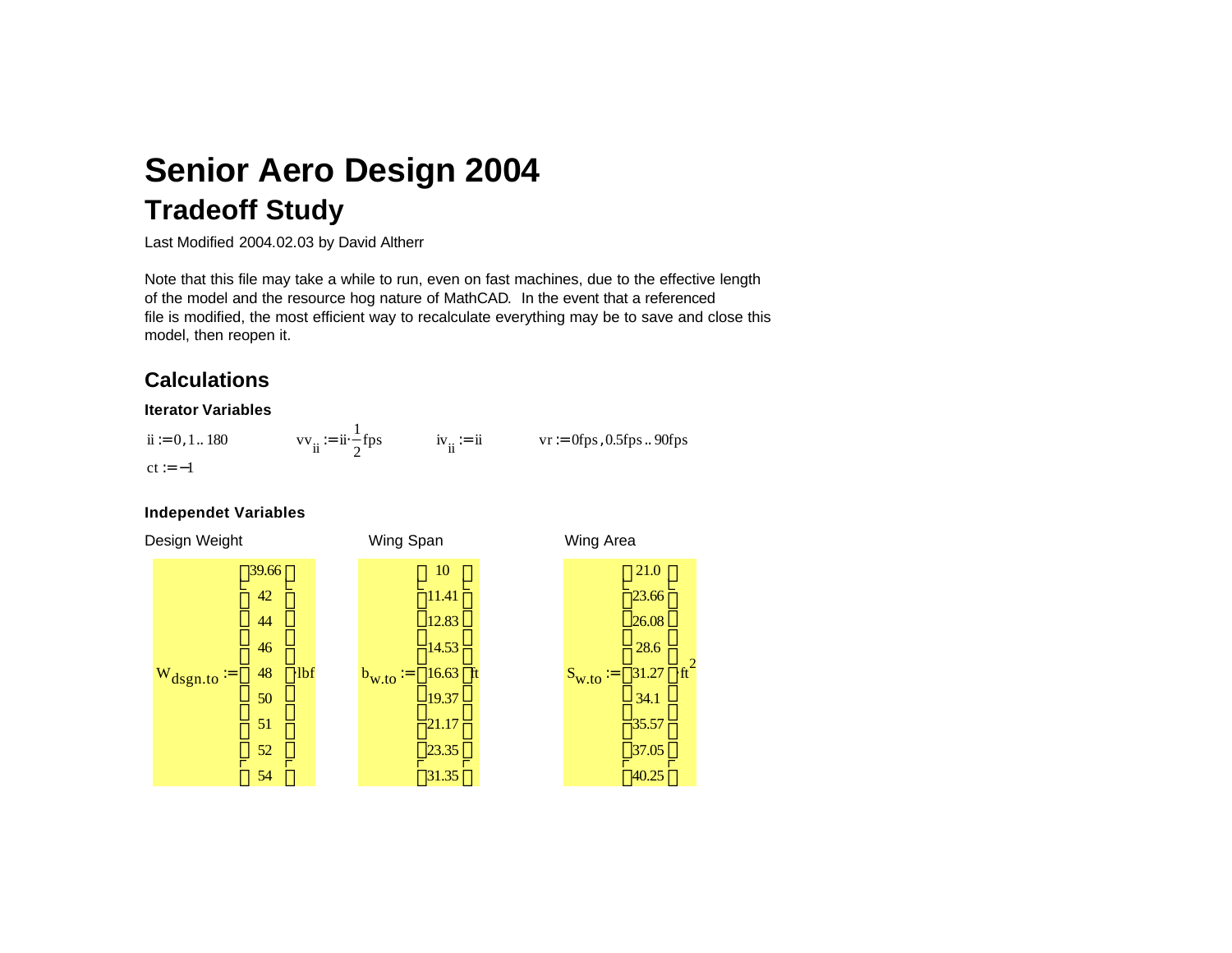|    | <b>Iterations</b><br>I love MathCAD                                            | $ct = -1$ |
|----|--------------------------------------------------------------------------------|-----------|
| ▸  | Reference: C: \Academics\SeniorDesign\MathCAD Model 2004\Tradeoff.Block.mcd(R) | $ct = 0$  |
| ⊧  | Reference:C:\Academics\SeniorDesign\MathCAD Model 2004\Tradeoff.Block.mcd(R)   | $ct = 1$  |
| →  | Reference:C:\Academics\SeniorDesign\MathCAD Model 2004\Tradeoff.Block.mcd(R)   | $ct = 2$  |
| ⊦⊧ | Reference:C:\Academics\SeniorDesign\MathCAD Model 2004\Tradeoff.Block.mcd(R)   | $ct = 3$  |
| ⊦⊧ | Reference: C: \Academics\SeniorDesign\MathCAD Model 2004\Tradeoff.Block.mcd(R) | $ct = 4$  |
| ∣→ | Reference: C:\Academics\SeniorDesign\MathCAD Model 2004\Tradeoff.Block.mcd(R)  | $ct = 5$  |
| ⊦⊧ | Reference:C:\Academics\SeniorDesign\MathCAD Model 2004\Tradeoff.Block.mcd(R)   | $ct = 6$  |
| ∣→ | Reference:C:\Academics\SeniorDesign\MathCAD Model 2004\Tradeoff.Block.mcd(R)   | $ct = 7$  |
| ∣→ | Reference:C:\Academics\SeniorDesign\MathCAD Model 2004\Tradeoff.Block.mcd(R)   | $ct = 8$  |
|    |                                                                                |           |

## **Conditional Monitors**



These vector elements should be close to zero, meaning: 1. Liftoff Climb Rate target of 200 ft/min. 2. Groundroll target of 180 ft.

 $cts := 0..ct$ 

Excess Climb Rate for first term is due to 10 ft minimum span constraint.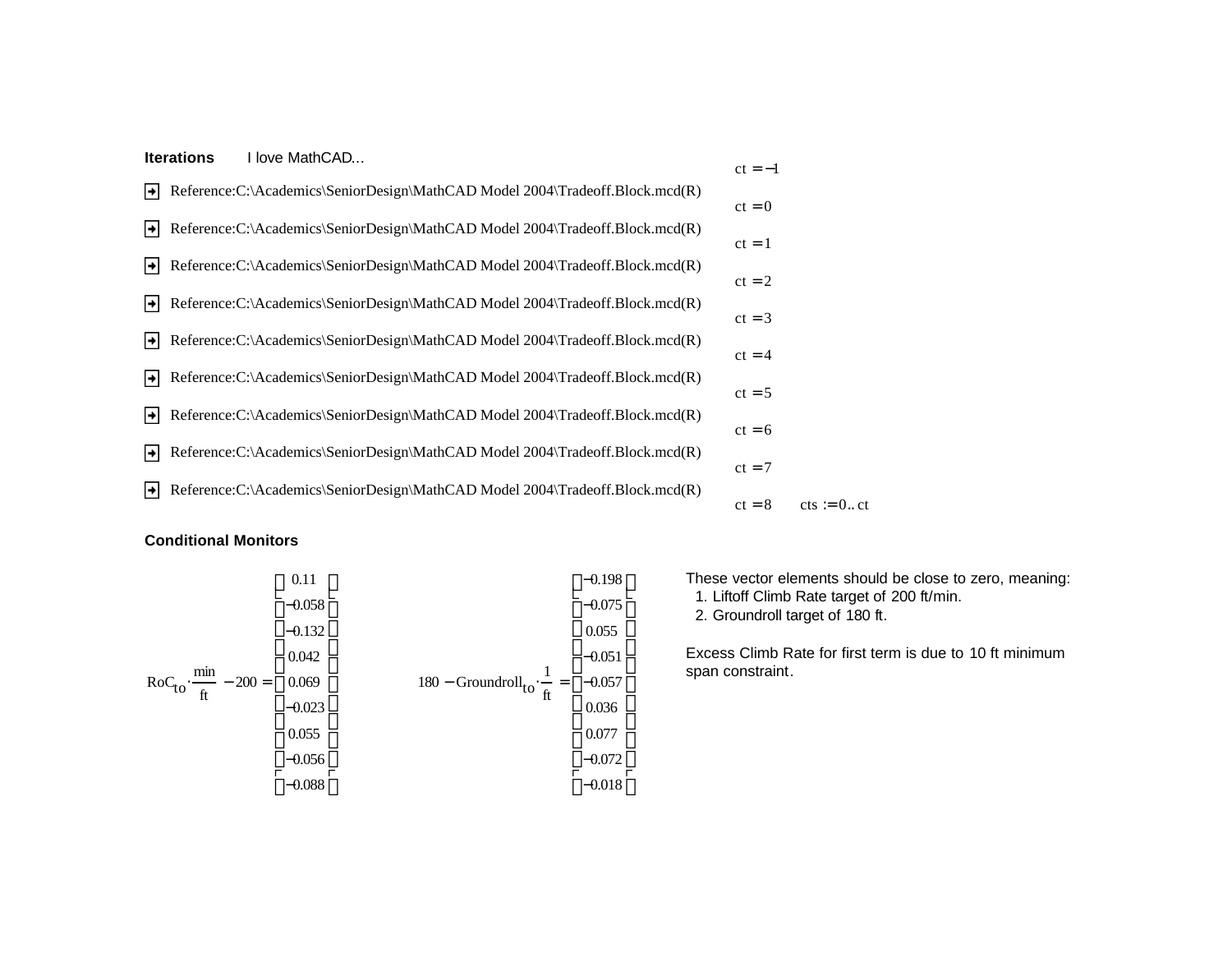## **Results**

## **Performance Parameters**



**Wing Parameters**

| Area              | Wing Loading |                                            | M.A. Chord |                            |        | <b>Aspect Ratio</b>        |       |        |        |
|-------------------|--------------|--------------------------------------------|------------|----------------------------|--------|----------------------------|-------|--------|--------|
|                   | 21           | $\int_{\text{ft}}^{2}$<br>$Load_{A.w. to}$ | 1.889      |                            |        | 25.193                     |       |        | 4.762  |
|                   | 23.66        |                                            | 1.775      |                            |        | 24.877                     |       | 5.502  |        |
|                   | 26.08        |                                            | 1.687      |                            |        | 24.386                     |       |        | 6.312  |
|                   | 28.6         |                                            | 1.608      |                            |        | 23.614                     |       |        | 7.382  |
| $S_{w,t0}$<br>$=$ | 31.27        |                                            | 1.535      | psf<br>$mac_{W,to}$<br>$=$ | 22.558 | in<br>$AR_{w.to} =$<br>$=$ | 8.844 |        |        |
|                   | 34.1         |                                            | 1.466      |                            |        | 21.12                      |       | 11.003 |        |
|                   | 35.57        |                                            | 1.434      |                            | 20.157 |                            |       | 12.6   |        |
|                   | 37.05        |                                            | 1.404      |                            | 19.035 |                            |       | 14.716 |        |
|                   | 40.25        |                                            | 1.342      |                            |        | 15.403                     |       |        | 24.418 |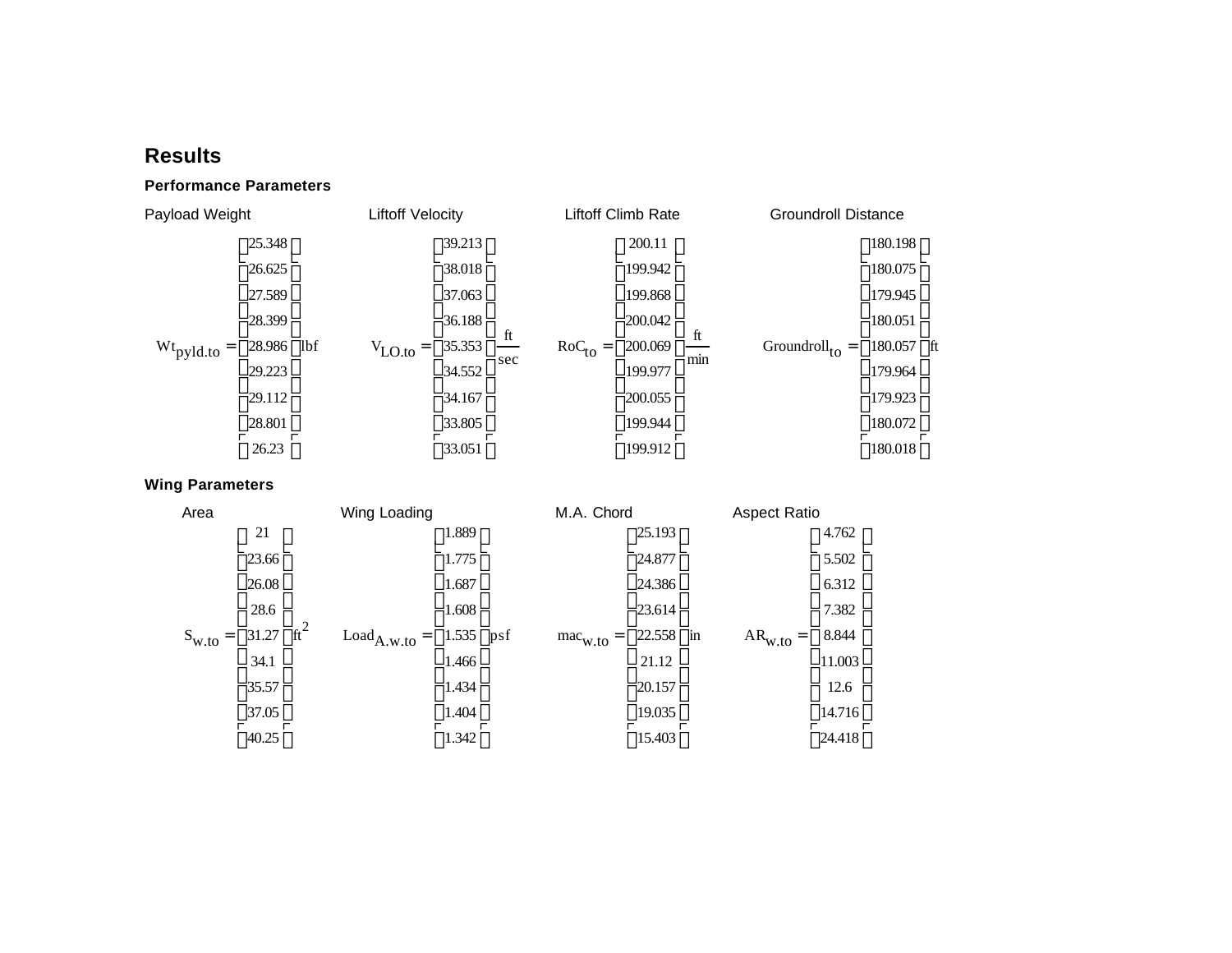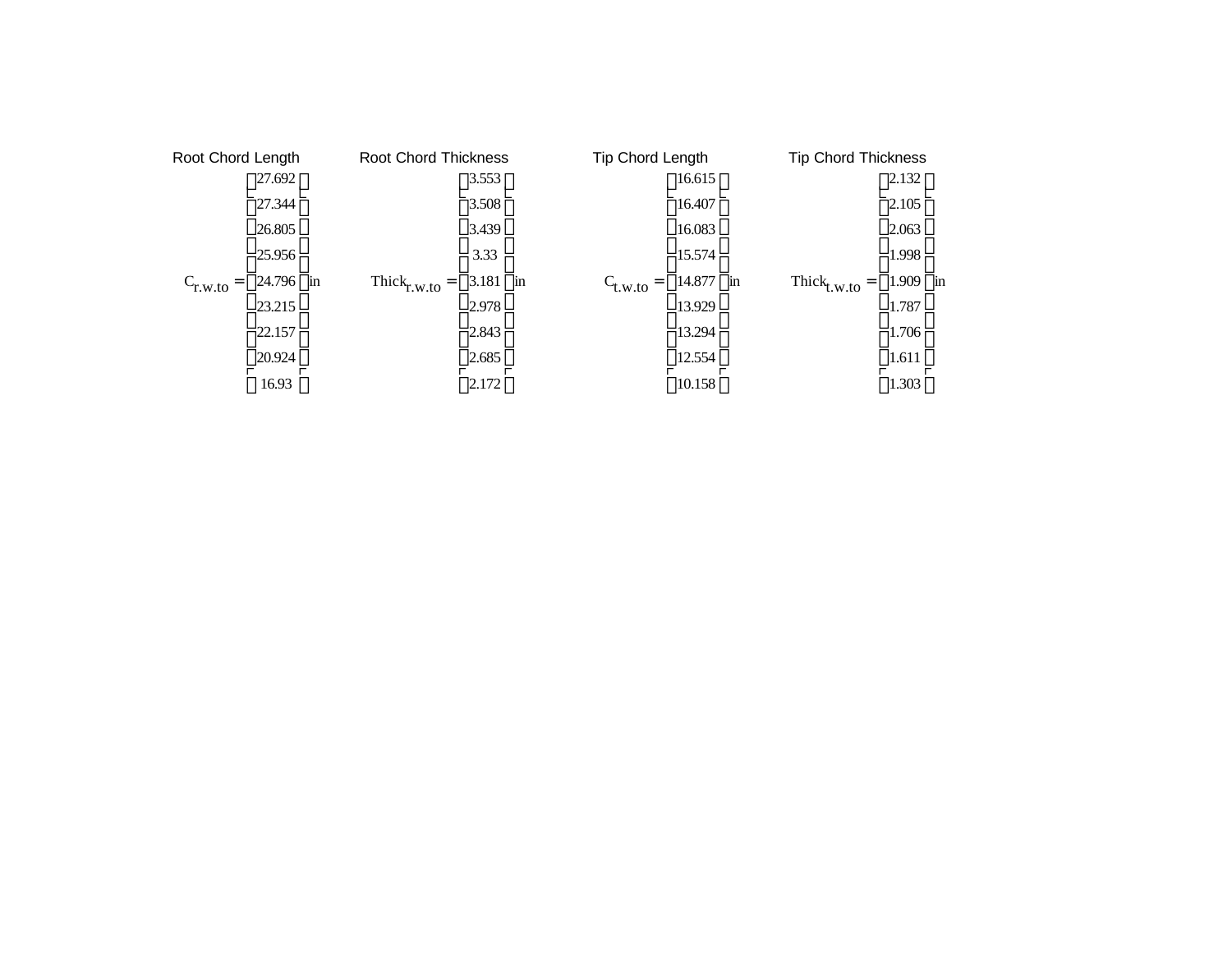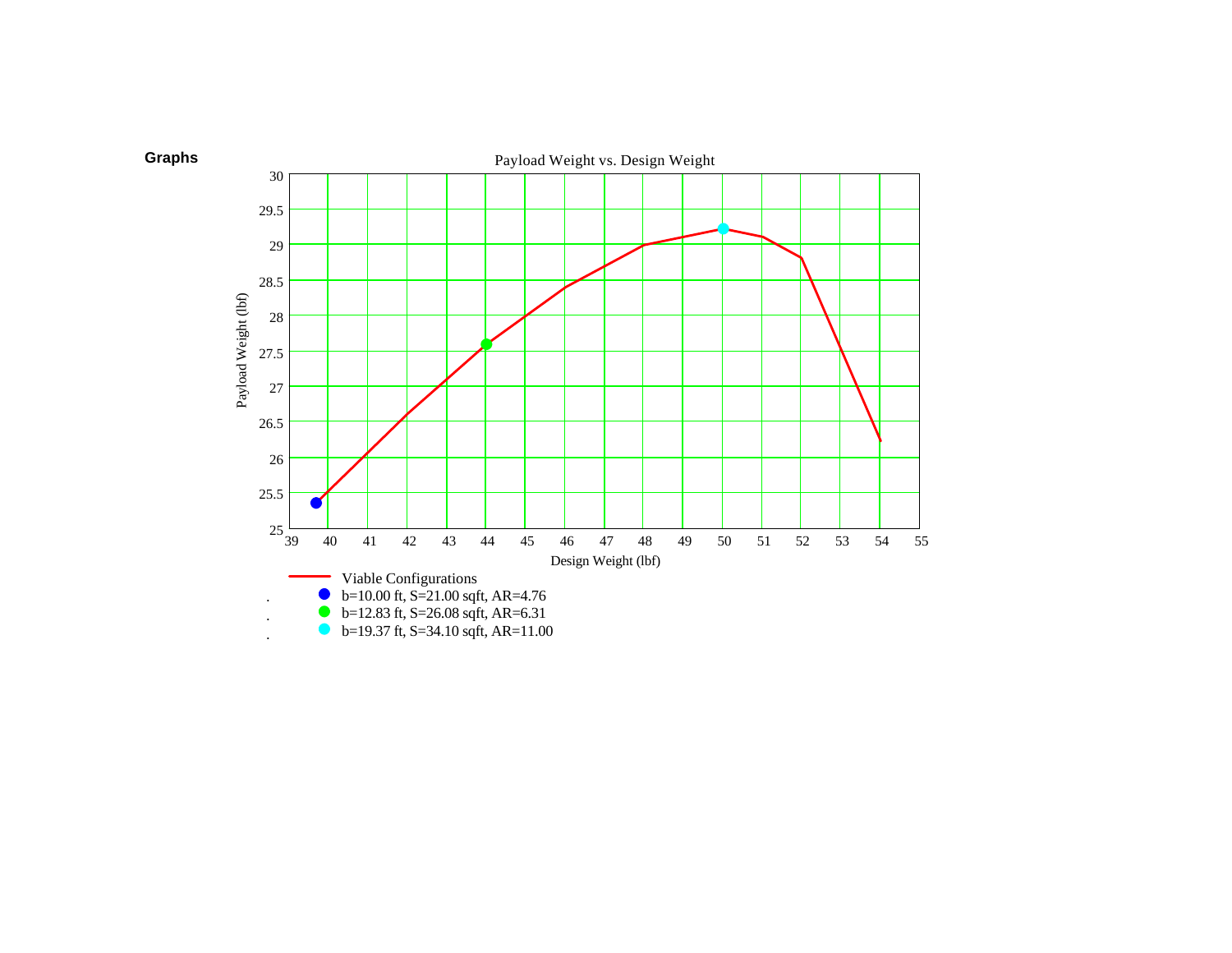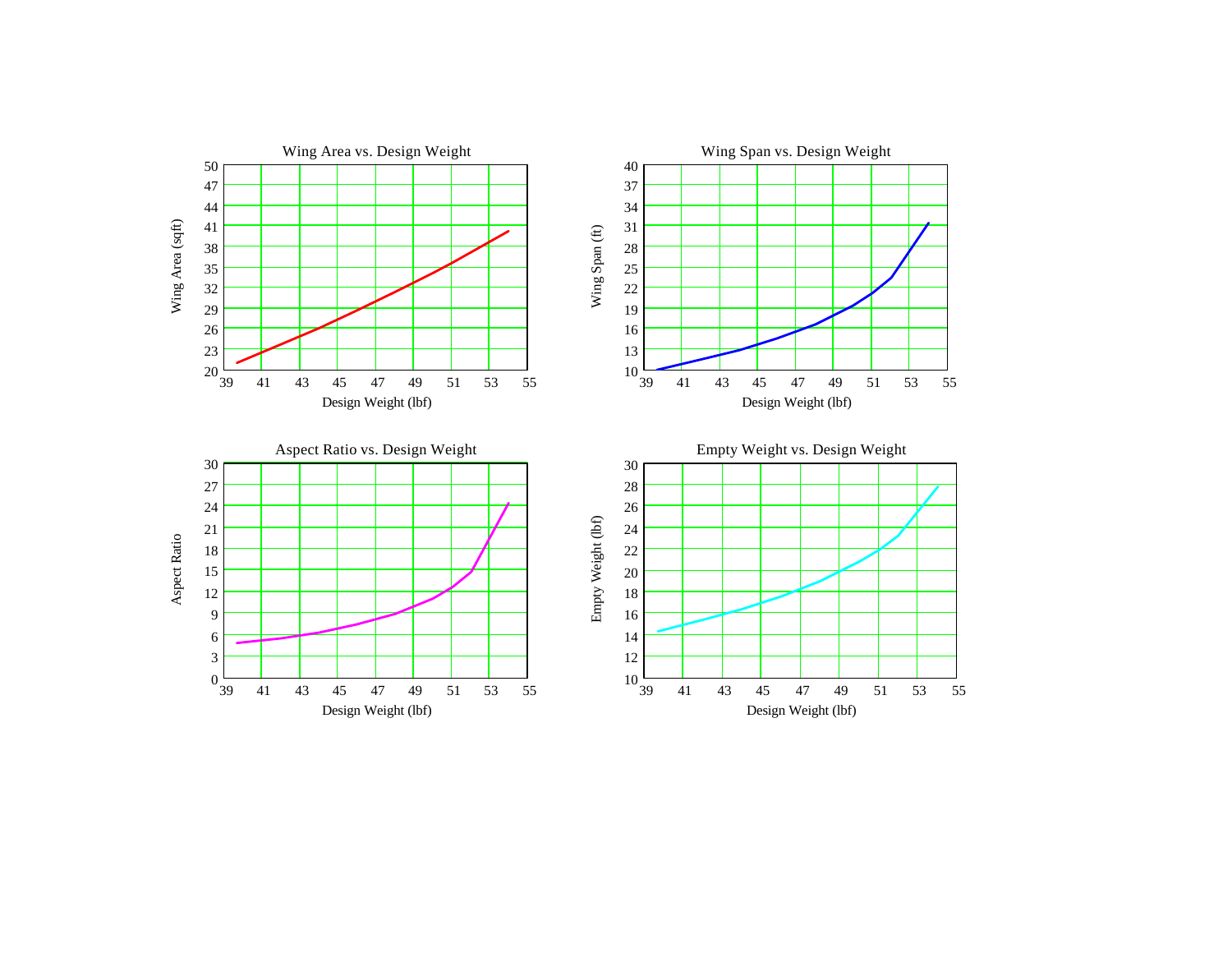



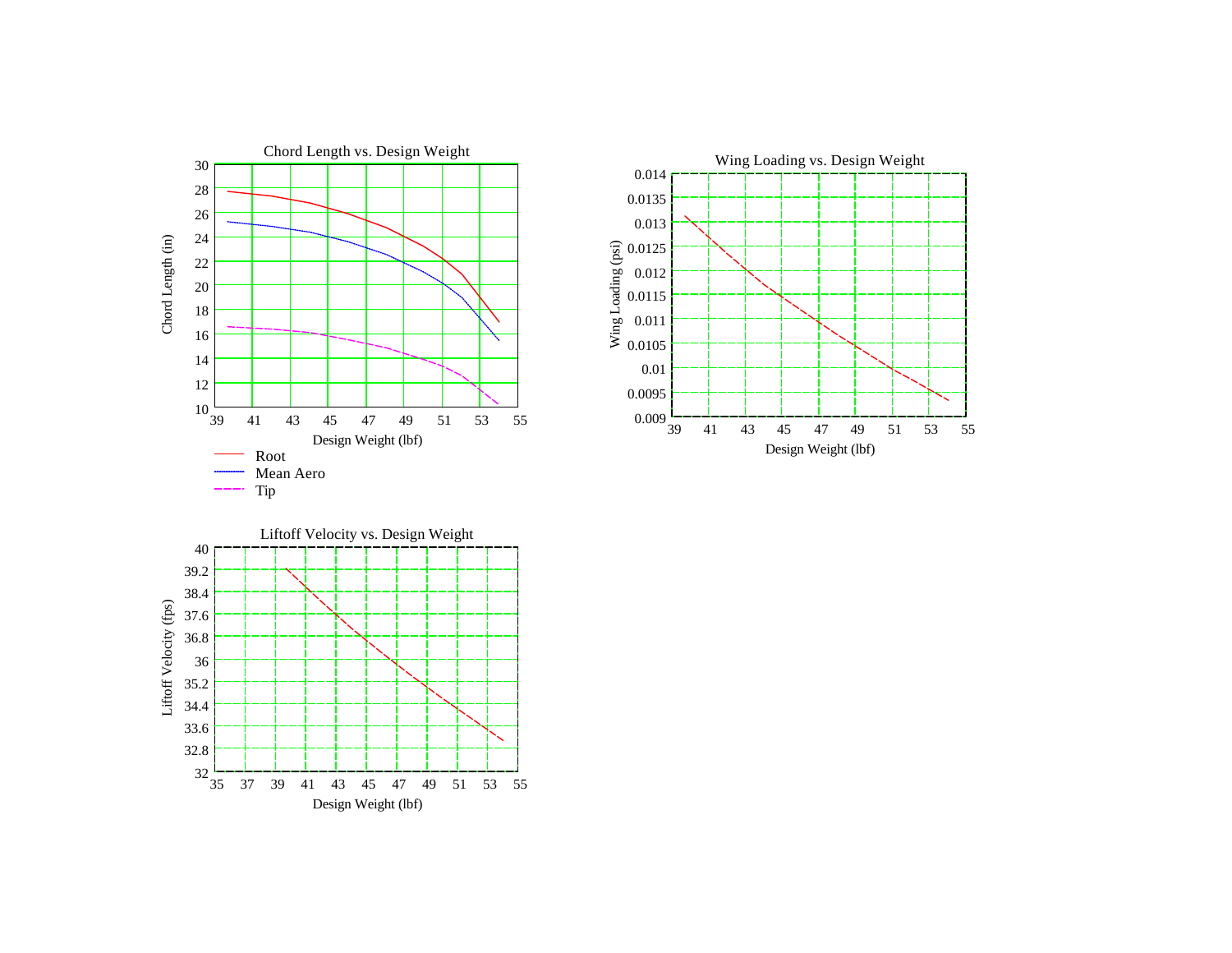

Note that in the above figure, the plot with the lowest takeoff veloctity is associated with the highest design weight of 50 lbs. Likewise, the highest takeoff velocity is associated with the lowest design weight.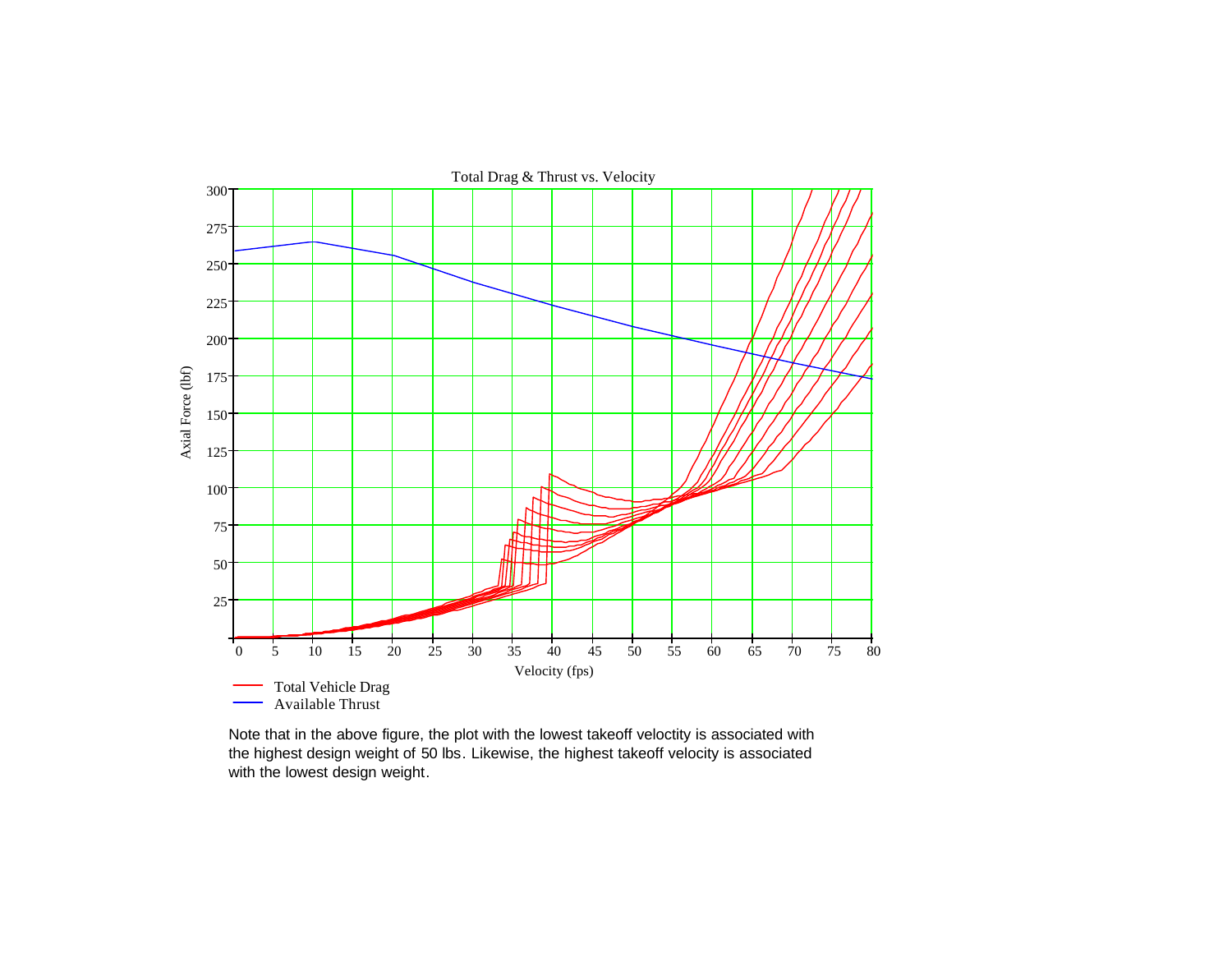